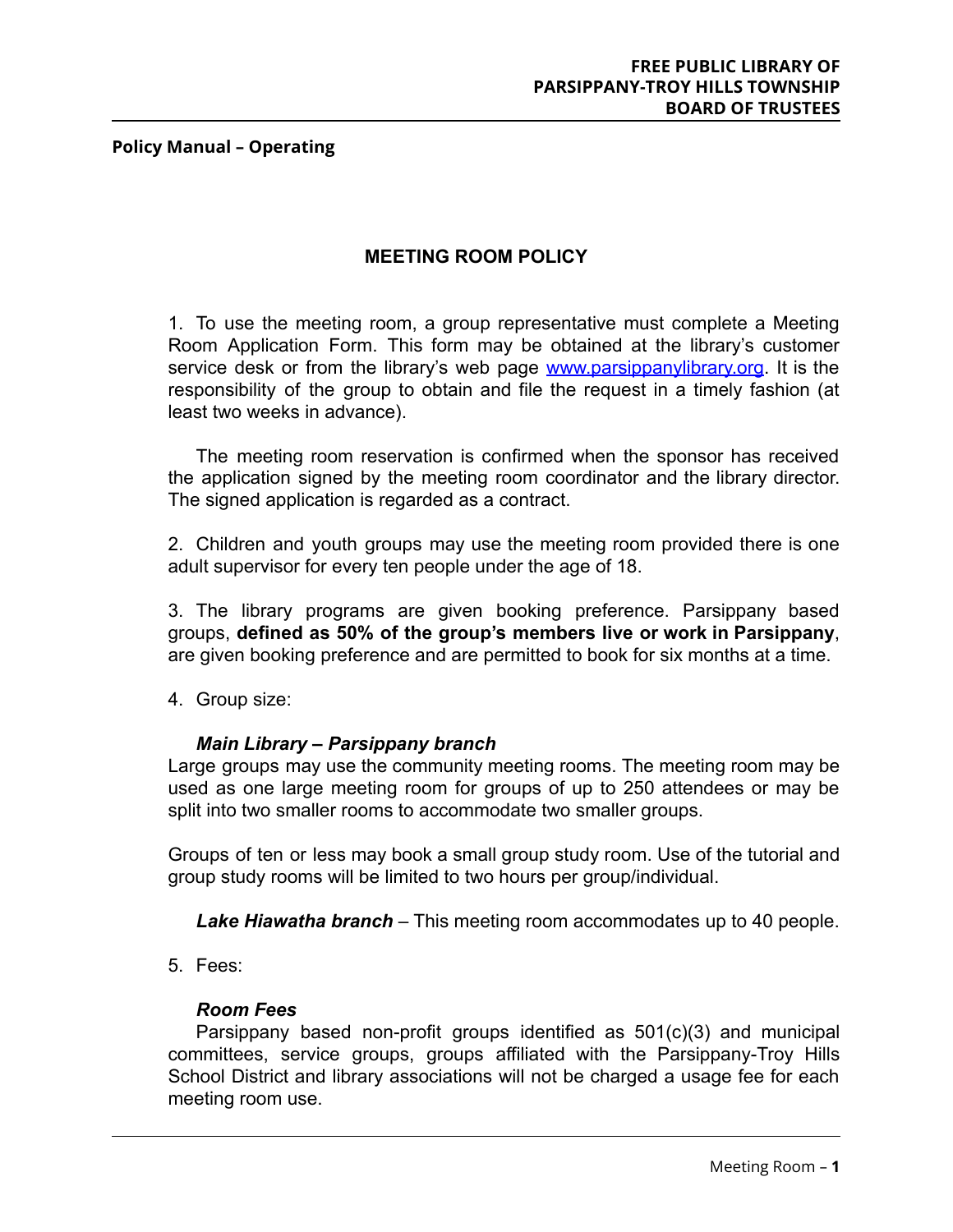Non-profit groups based in Parsippany and for the benefit of Parsippany residents will be charged according to the following schedule:

- If a Non-profit group based in Parsippany and for the benefit of Parsippany residents meets less than 6 or fewer times in a 6 month period, there is no fee (\$0)
- If a Non-profit group based in Parsippany and for the benefit of Parsippany residents meets 7 – 15 times in a 6 month period, there is a fee of \$50.00 for that 6 month period
- If a Non-profit group based in Parsippany and for the benefit of Parsippany residents meets 16 or more times in a 6 month period, there is a fee of \$100.00 for that 6 month period.

All other non-profit groups will be charged a \$75 an hour fee for each meeting room use.

For-profit organizations will be charged a \$125 an hour usage fee, two-hour minimum requirement. All fees must be paid at the time the application is submitted.

## *Tech/AV Fees*

All groups, including non-profits, will be charged a \$25 staff fee for use of audio-visual equipment. In order to use the library's equipment and to make sure that it works with any electronic equipment and documents, the group facilitator **must** set up an appointment with the library concierge prior to the meeting date.

- 6. Groups wishing to use meeting room(s) must provide a Certificate of Insurance prior to the use of the room, reflecting liability coverage of \$1,000,000.
- 7. Businesses or organizations wishing to use meeting room(s) must sign the hold harmless agreement included in the Meeting Room Application.

6. Meetings must be completed 15 minutes before the library closes to allow time for the building to be secured. If the group needs to meet beyond normal closing hours, the group will be assessed an additional \$50 security fee. In this case, arrangements must be made one month before the meeting and approval is based on the availability of the library's security staff. The building must be vacated no more than one hour after normal closing times.

7. At the Main Library light refreshments may be served in downstairs meeting rooms and the gallery area ONLY. Alcoholic beverages are prohibited.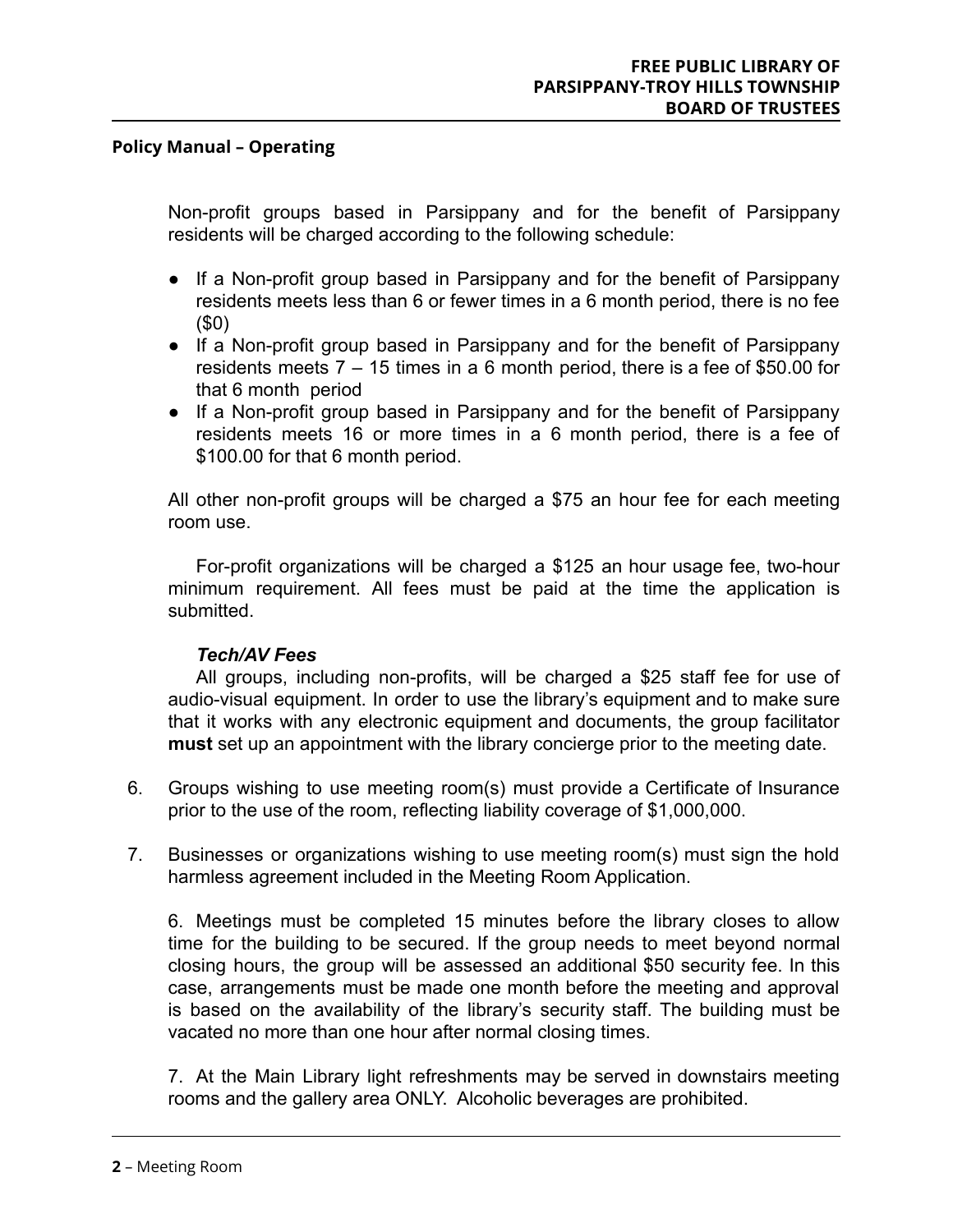8. A refundable \$50 deposit fee will be assessed to groups at the time of meeting room sign-up. The check is refundable as long as the meeting room is left in proper, clean order and the meeting group ends their meeting on time. For groups who meet multiple times, the check will be refunded at the end of the calendar year. Organizations are responsible for any damage to the room and its contents, including the kitchen.

Groups are responsible for clean-up at the end of the meeting. In addition, the library assumes no responsibility for lost or stolen items.

9. **The library director is authorized to deny future use of the meeting room to any group that is disorderly, violates regulations, or damages a meeting room.** A group *must* give 48 hours' notice when cancelling a meeting (the exception is weather cancellation). If a last-minute cancellation is caused by weather conditions, the group must notify the library (branch) of the cancellation. Failure to provide ample notification will result in forfeiture of the \$50 deposit fee and any other fees.

10. If the library has to close suddenly for a power outage, inclement weather, or any other reason, library staff will make a reasonable attempt to call or email the contact listed on the application. In case of inclement weather, the meeting room group is responsible for calling the Library or checking the Library's website, [www.parsippanylibrary.org,](http://www.parsippanylibrary.org) to determine if the Library has a delayed opening or will be closed for the day.

11. Childcare for the children of adults attending meetings in library meeting rooms is the responsibility of those adults.

12.At the time of application, a copy of this policy will be given to the applicant, who must sign an agreement that the organization will abide by the rules and regulations set forth in this policy. It is up to the organization to ensure that the library has the most up-to-date contact information for the organization. If a library customer inquires about attending a meeting, the library staff will give that customer the information about the organization's contact person.

13.The Board of Trustees/library director reserves the right to attend or to send an authorized representative to any meeting.

14.The name, address or telephone number of the library may not be used as the official address or contact number for an organization.